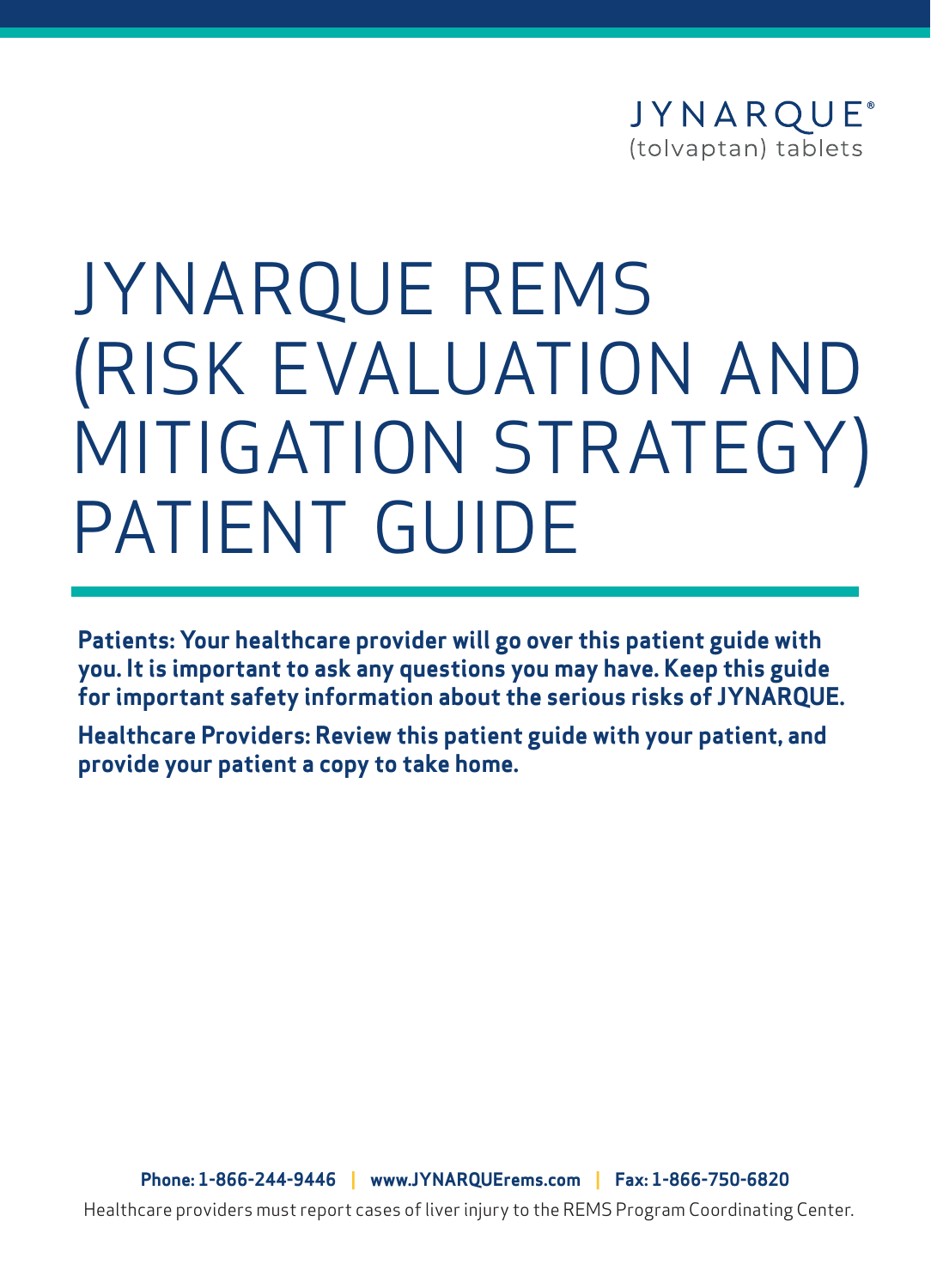

#### **WHAT IS JYNARQUE?**

JYNARQUE is a prescription medicine used to slow kidney function decline in adults who are at risk of rapidly progressing autosomal dominant polycystic kidney disease (ADPKD).

It is not known if JYNARQUE is safe and effective in children.

Please also read the Medication Guide that comes with your medicine for more information about how to take JYNARQUE.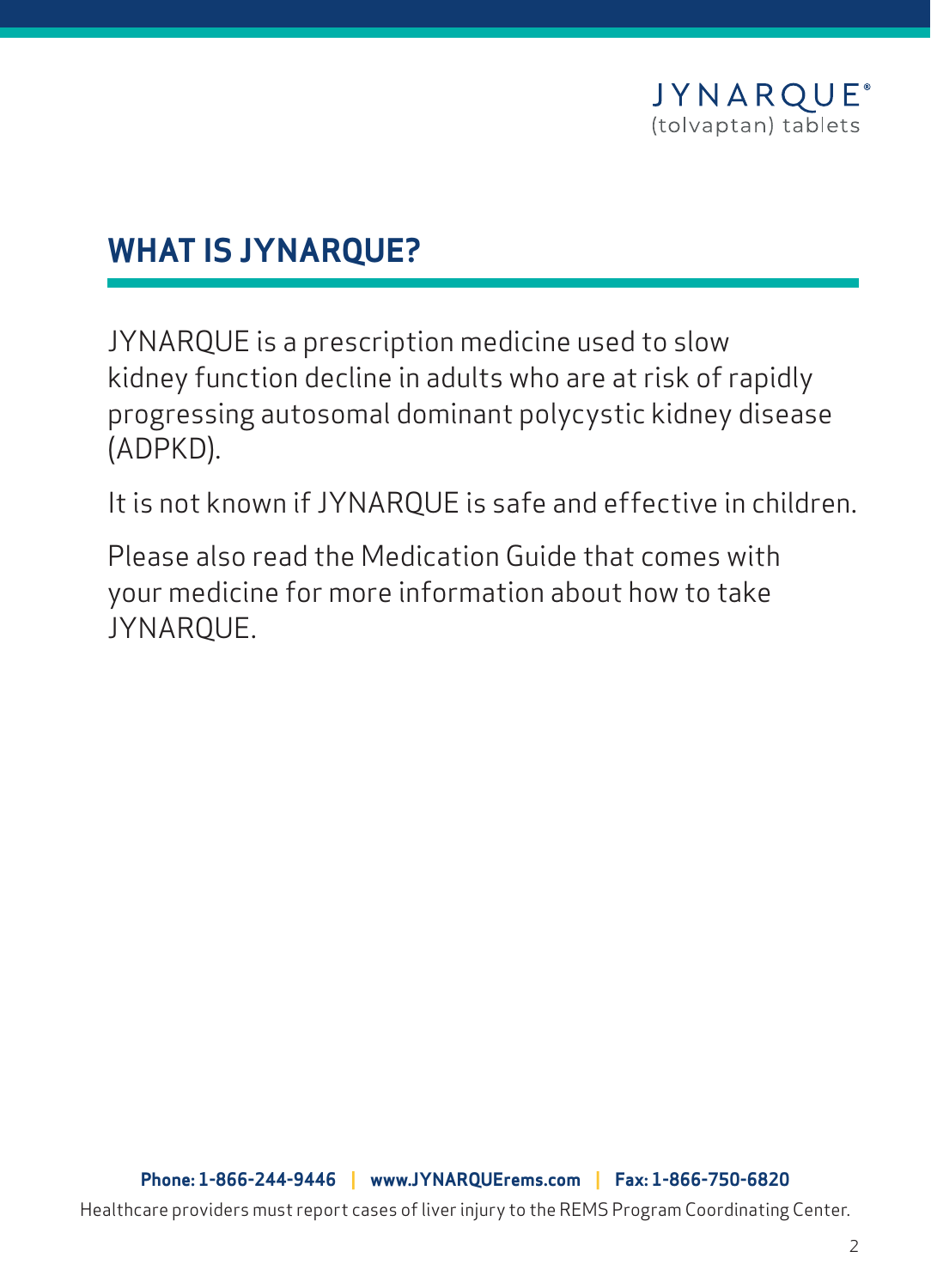

# **WHAT IS THE MOST SERIOUS RISK OF JYNARQUE?**

• JYNARQUE can cause serious liver problems that can lead to the need for a liver transplant or can lead to death

#### **WHAT IS THE JYNARQUE REMS?**

- This Risk Evaluation and Mitigation Strategy (REMS) is a strategy to manage the risk of serious and potentially fatal liver injury associated with use of JYNARQUE and is required by the Food and Drug Administration (FDA) to ensure the benefits of JYNARQUE outweighs its risks
- Because of the risk of serious and potentially fatal liver injury, JYNARQUE is only available through a restricted distribution program called the JYNARQUE REMS
- The REMS educates patients and healthcare providers about these risks associated with **JYNAROUE**
- Requirements of the JYNARQUE REMS include the following:
- You and your healthcare provider must be enrolled in the JYNARQUE REMS to receive and prescribe JYNARQUE
- JYNARQUE is only available from pharmacies that participate in the REMS
- Your healthcare provider will do blood tests to check your liver before you start using JYNARQUE and regularly while you are being treated with JYNARQUE

#### **Phone: 1-866-244-9446 | [www.JYNARQUErems.com](https://www.jynarquerems.com/) | Fax: 1-866-750-6820**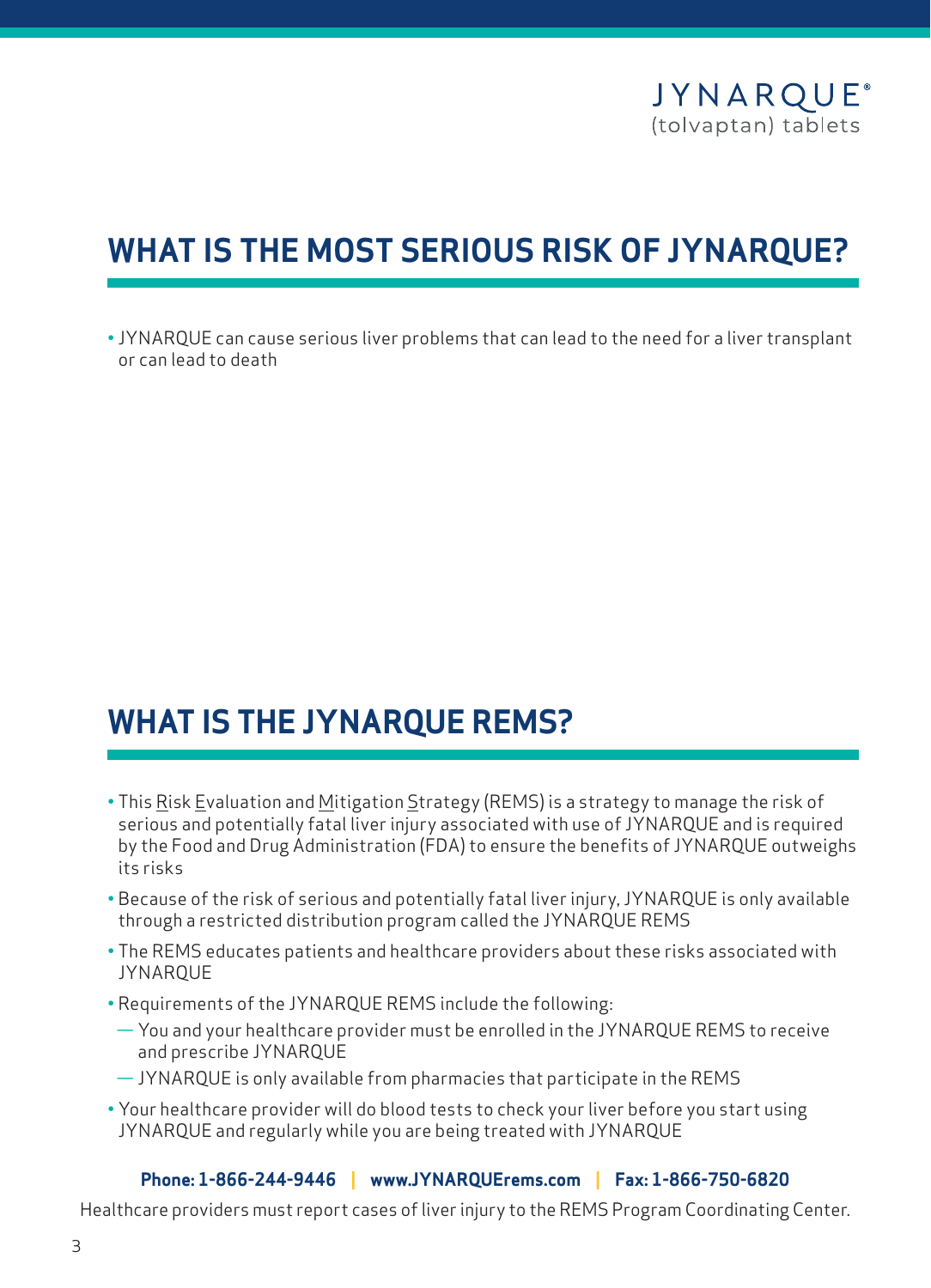

# **WHAT DO I NEED TO DO BEFORE I START TREATMENT WITH JYNARQUE?**

- Talk with your healthcare provider about:
	- The risk of serious liver problems that can lead to the need for a liver transplant or can lead to death
	- The required blood testing before your first dose and regularly during treatment
	- Signs or symptoms of liver injury
- Receive and read the *Patient Guide*
- Agree to have important blood tests before you start, and regularly while you are taking JYNARQUE - to monitor your liver health
- Complete a *Patient Enrollment Form* with your healthcare provider to enroll in the JYNARQUE REMS

# **HOW WILL I RECEIVE JYNARQUE?**

After you are enrolled in the REMS, the pharmacy will call you to schedule a shipment of JYNARQUE that will come right to your home.

- JYNARQUE is only available from pharmacies that participate in the REMS
- The pharmacy will only dispense a one month supply at a time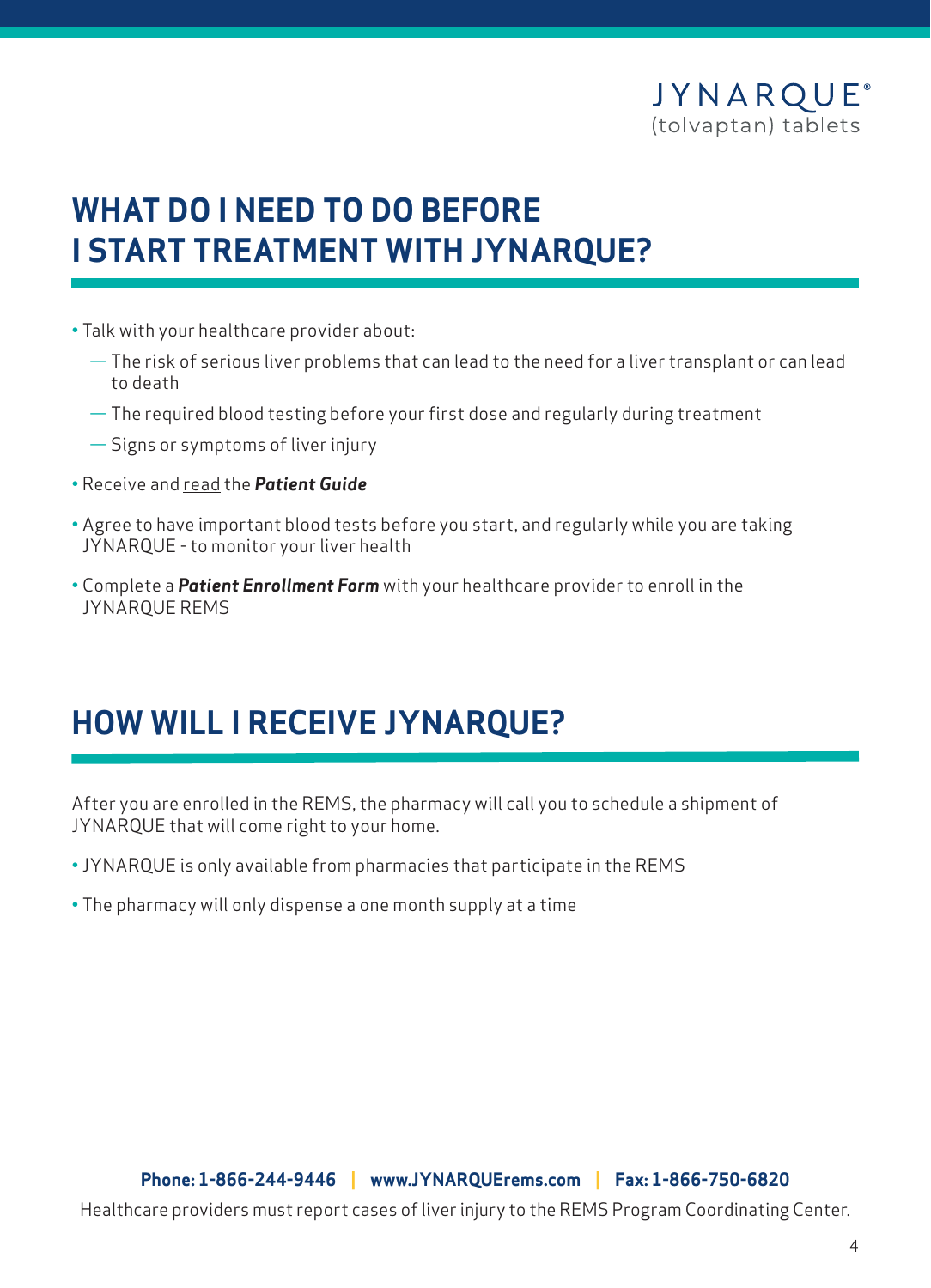

## **WHAT DO I NEED TO DO WHILE I AM BEING TREATED WITH JYNARQUE?**

- Get a blood test:
	- Before my treatment begins
	- At 2 weeks after my treatment begins
	- At 4 weeks after my treatment begins, and then
	- Every month after that for the first 18 months, and then
	- Every 3 months from then on
- Contact my healthcare provider if I have any side effects, reactions, or symptoms after receiving JYNARQUE (See **"What are the signs and symptoms of serious liver injury?"** below)
- Notify the JYNARQUE REMS Program Coordinating Center if you change your JYNARQUE healthcare provider, if your contact information changes, or if you stop treatment with **JYNAROUE**

#### **JYNARQUE LIVER BLOOD TESTING TIMELINE**



While taking JYNARQUE, you should stay in touch with your healthcare provider. You or your family members should tell your healthcare provider right away if you have any of the symptoms listed on the next page any time during treatment with JYNARQUE. Also, tell your healthcare provider about any other new symptoms you notice while taking JYNARQUE.

#### **Phone: 1-866-244-9446 | [www.JYNARQUErems.com](https://www.jynarquerems.com/) | Fax: 1-866-750-6820**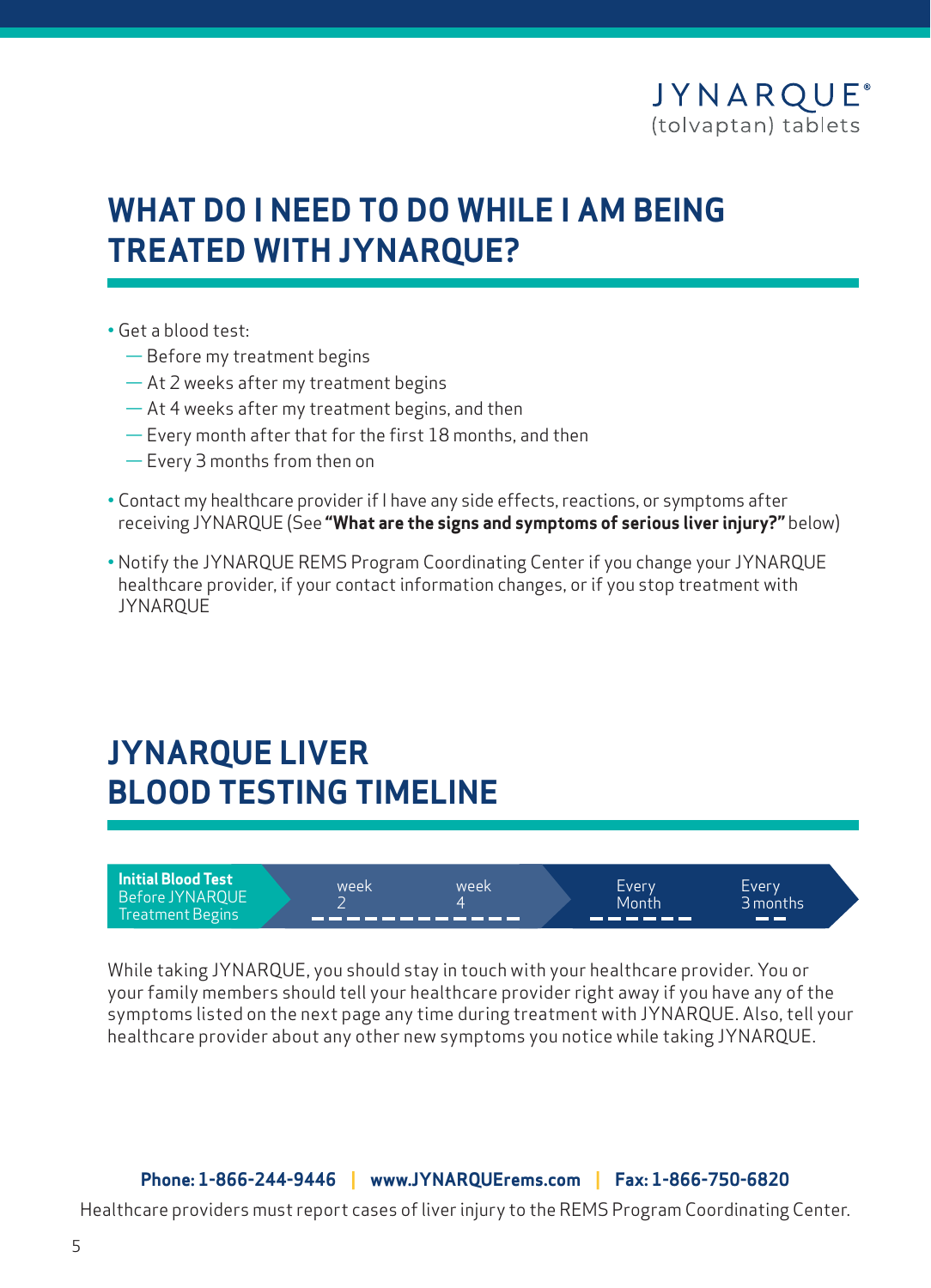

## **WHAT ARE THE SIGNS AND SYMPTOMS OF SERIOUS LIVER INJURY?**

You or your family member should contact your healthcare provider right away if you have any of the following symptoms:

- feeling tired
- loss of appetite
- nausea
- right upper stomach (abdomen) pain or tenderness
- vomiting
- fever
- rash
- itching
- yellowing of the skin and white part of the eye (jaundice)
- dark urine

# **WHERE CAN I FIND MORE INFORMATION ABOUT THE JYNARQUE REMS?**

In addition to this guide, you will receive a Medication Guide that has important information about your prescription. If you would like more information, talk with your healthcare provider. You can also ask your healthcare provider for information about JYNARQUE that is written for healthcare providers.

If you have questions about the REMS, you can call the JYNARQUE REMS Program Coordinating Center.

**Phone: 1-866-244-9446 Hours of Operation: 8 am-8 pm Eastern**

**Phone: 1-866-244-9446 | [www.JYNARQUErems.com](https://www.jynarquerems.com/) | Fax: 1-866-750-6820**